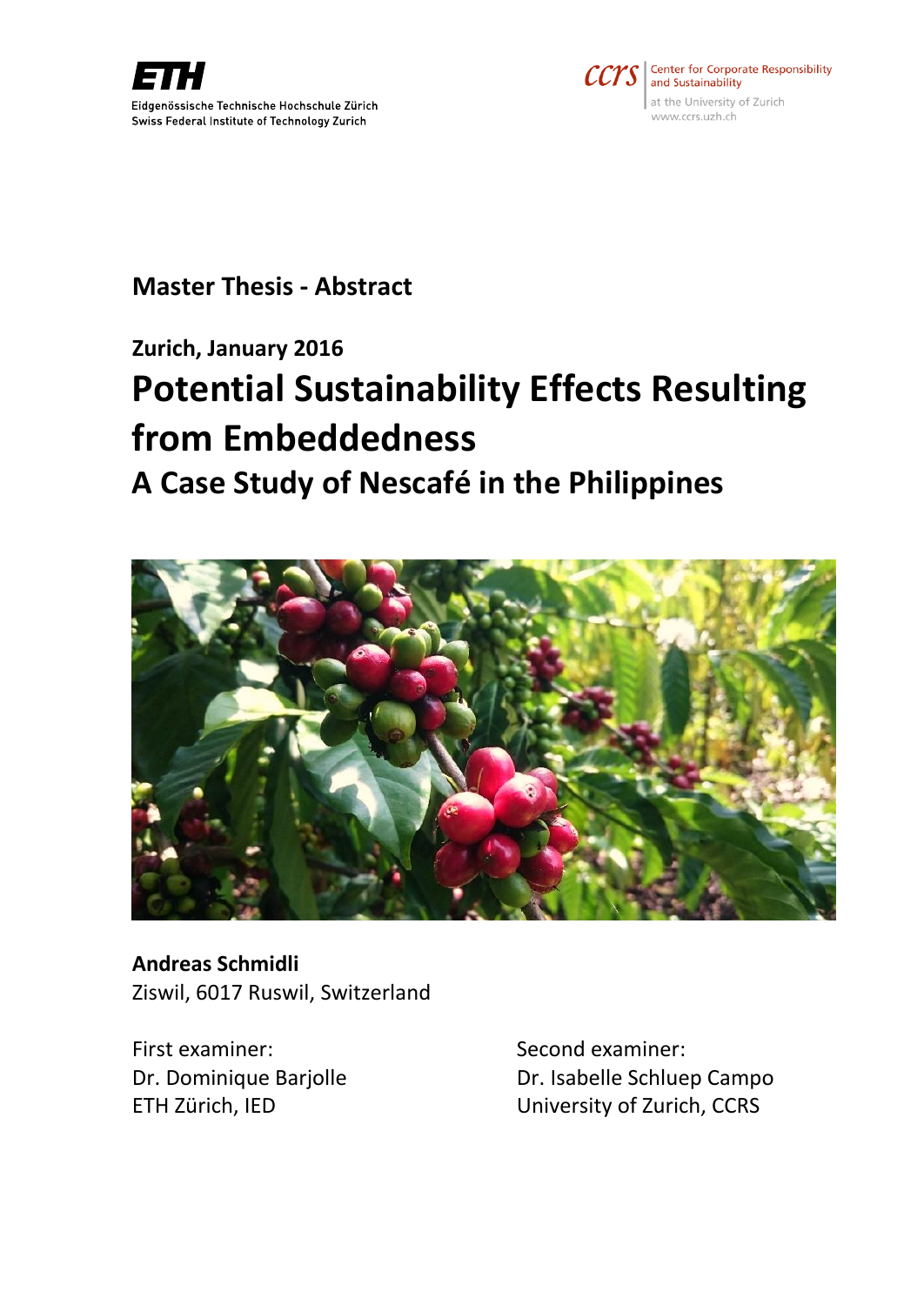### **Imprint**

Dr. Dominique Barjolle **Dr. Isabelle Schluep Campo** ETH Zürich CCRS; Center for Corporate Institute for Environmental Decisions Responsibility and Sustainability AGECON Group at the University of Zurich Sonneggstrasse 33 Zähringerstrasse 24 8092 Zürich, Switzerland 8001 Zürich, Switzerland

www.agecon.ethz.ch www.ccrs.uzh.ch Tel. +41 44 632 52 27 +41 44 636 40 20

**First examiner: Second examiner:**

**Keywords:** Embeddedness, Corporate Responsibility, Creating Shared Values, Nestlé, Nescafé Plan, Philippines, Coffee,

#### **Recommended citation:**

**Schmidli, A. (2016):** Potential Sustainability Effects Resulting from Embeddedness. A Case Study of Nescafé in the Philippines. Master thesis, Agricultural Sciences, ETH Zurich Switzerland.

Author: **Andreas Schmidli**, Ziswil, 6017 Ruswil, Switzerland, andreas@schmidli.net

Note: This summary should not be reported as representing the views of CCRS, ETH, or Nestlé. The views expressed are the views of the author and do not necessarily reflect the views of one of the above mentioned entities.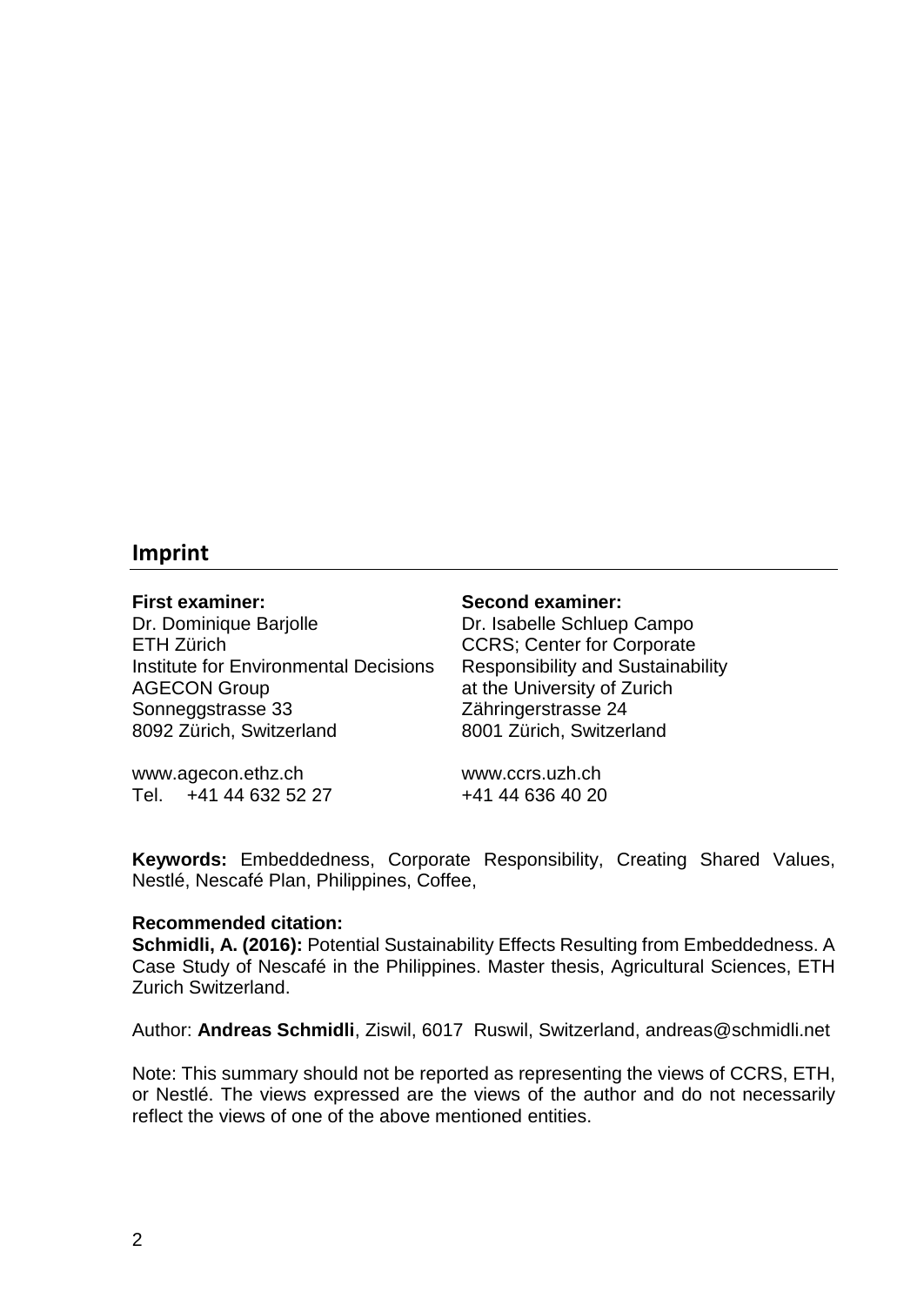#### **Abstract**

While many studies have been conducted about negative externalities stemming from the doings of multinational enterprises (MNEs), positive externalities have widely been neglected. However, we hypothesize that embedded (economic) activities of a company can lead to the sustainable development of an entire value chain.

This study focuses on the embeddedness of the green coffee bean sourcing operations of Nestlé Philippines Inc. for its Nescafé brand. In order to collect first-hand-data we used a mixed methods approach to assess embeddedness in an explorative manner. Nestlé is strongly embedded within the Philippine coffee value chain. It has many and intense connections to suppliers, government agencies, and NGOs.

Our hypothesis can be confirmed as the embeddedness of Nestlé creates direct and indirect benefits for all actors within the local upstream coffee value chain. While Nestlé profits from good reputation and a steady supply of good quality coffee, farmers profit e.g. from improved productivity.

#### **Introdcuction**

Many studies have been conducted about negative externalities, especially related to negative ecological impacts stemming from the doings of MNEs in developing countries (e.g. Hüsser & Doppler 2011). Positive externalities at the other hand have widely been neglected. Even if in many sustainability assessments embeddedness is a crucial factor within some indicators, it is only included partially (e.g. Grenz et al. 2013). Most embeddedness studies concern social embeddedness (Badry 2009; Heidenreich 2012) or policy embeddedness (e.g. Fransen 2013) but a study including a holistic view of embeddedness in its entirety is missing. The focus of this research is therefore on positive externalities resulting from the embeddedness of an MNE.

My research is part of a larger CTI (Commission for Technology and Innovation) project that will lead to the design and application of a **tool-kit** that **measures the positive sustainability effects of locally embedded Swiss-based MNEs in developing countries**. This tool-kit will be based on indicators that are surveyed in case study questionnaires, such as the ones used in this study, by students of the Swiss Federal Institute of Technology (ETH) Zurich in different countries and for different products.

This case study was conducted in the Philippines. It analyzes the green coffee bean sourcing of Nestle Philippines Inc. (here after 'Nestlé') for its Nescafé brand. Programs referring to coffee sourcing are included in Nestlé's Nescafé Plan.

As concrete case studies on the extent and quality of embeddedness of MNEs in developing countries have so far not been carried out, it is worth to investigate Nestlé as the world's largest food company in this setup.

The objectives of this master thesis were:

- To find positive externalities resulting from the embeddedness of Nestlé's coffee sourcing;
- To assess how embeddedness can lead to a sustainable development of a company like Nestlé and the whole coffee value chain;
- To assess the applicability of embeddedness as a concept to measure sustainability effects including the search for suitable indicators.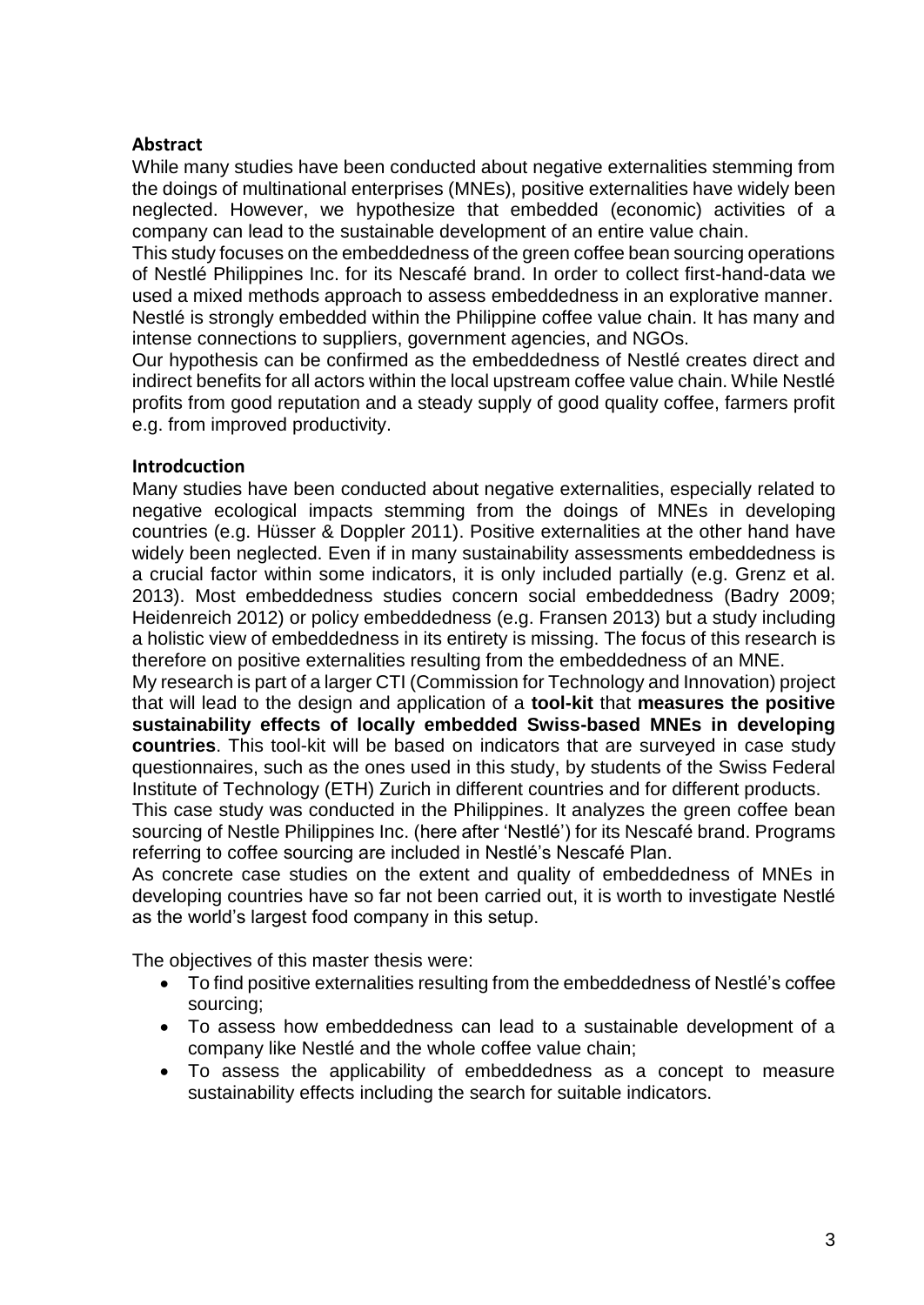#### **Theory**

The economic term embeddedness means, that people's economic activities are embedded in local culture, community and economic networks (Polanyi 1944; Granovetter 1985). The term embeddedness was invented by Karl Polanyi (1944) to define social relationships of natural economies - where resources were transferred without the use of money - and the way economies are embedded in society and culture. The economic behavior then became more and more autonomous and "…economic transactions were no longer defined by the social or kinship relationship obligations […] but by rational calculations of individual gain" (Granovetter 1985). Hence, embeddedness is a concept that relates to how companies are rooted in the local context, how they work together with other businesses, institutions, clients, suppliers and employees. Embeddedness is important for an MNE like Nestlé as it can facilitate the access to local competences, knowledge and supply of raw materials such as green coffee beans. Embeddedness further facilitates the coordination among all stakeholders. Uzzi (1997) defined three components of an embedded relationship: Trust, fine grained information and joint problem solving. Positive externalities thereby are created when the production of a good (i.e. coffee) creates a benefit for a third party - not paying for it. For example when through training of farmers by the MNE, pesticides are used correctly and reasonably, then the whole community profits from a less polluted environment and improved health (Uzzi 1997; Badry 2009; Figueiredo 2011; Heidenreich 2012).



- Want to improve technology - Have expertise

<span id="page-3-0"></span>Figure 1: Possible impact pathways of embedded activities including the applied methods: Left: Stakeholders of coffee value chain (Red: incentives, green: offers stakeholder can have or give). Green Hexagons: Embedded activities with its impacts (brown arrows).Purple Rhomboids: Research methods used to investigate the different steps of the Philippine Robusta coffee value chain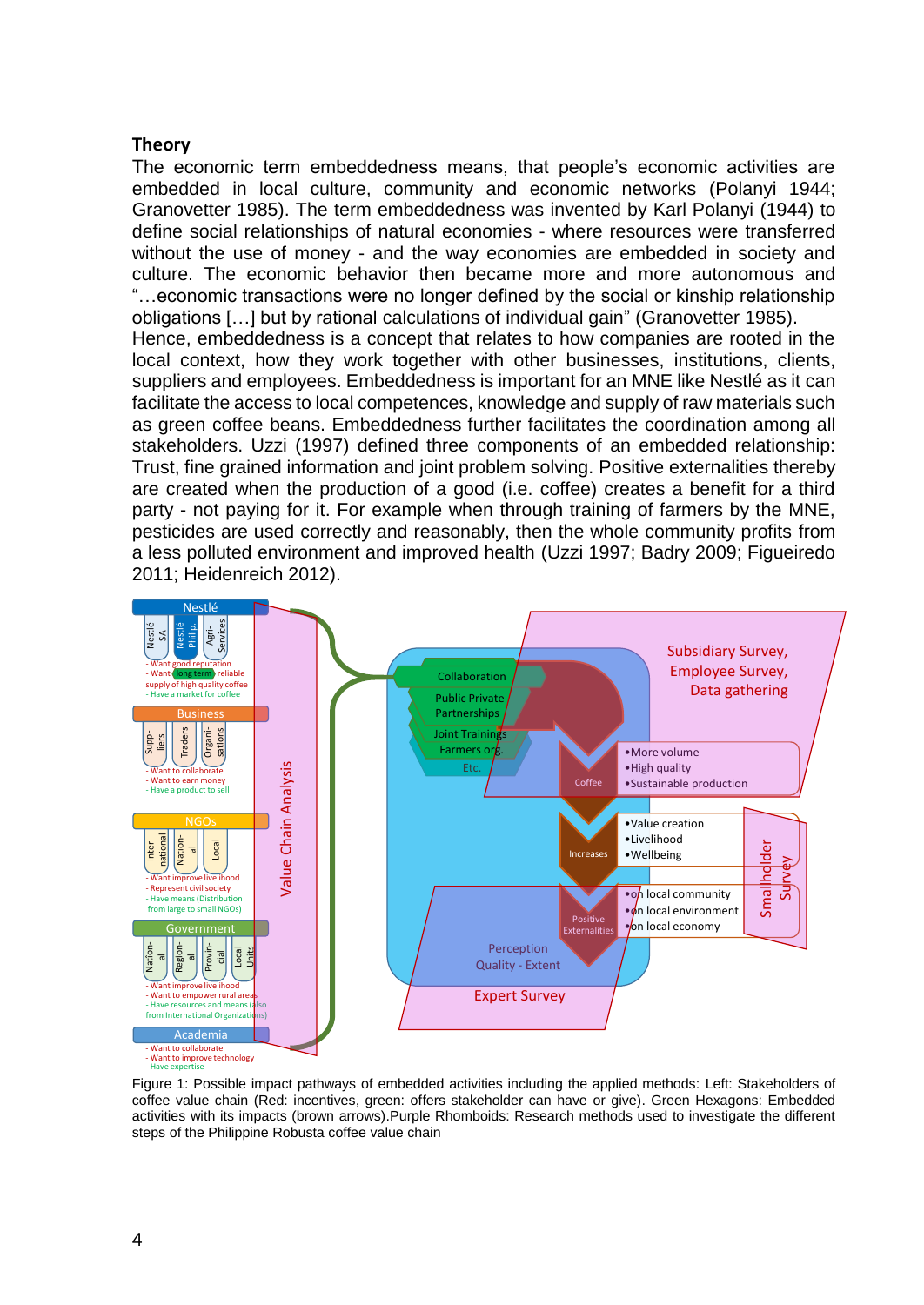Potential impact pathways are depicted in [Figure 1.](#page-3-0) Different stakeholders within the Philippine coffee value chain have different incentives to collaborate with each other. Those incentives are written in red on the left side. Written in green are the offers of each group it can provide in exchange. Nestlé for example aims for example for good reputation and a long term supply of high quality coffee. It can in return provide a market for coffee farmers to sell their product.

Embeddedness can be segmented differently. One possibility are the six types of embeddedness of Halinen and Törnroos (1998) who divided embeddedness into temporal, spatial, social, political, technological and market embeddedness. Other categories are possible and can be used to group indicators as well. For the case studies conducted in this CTI project we distinguished seven dimensions of embeddedness. Social, economic, technological, environmental and infrastructural embeddedness as well as relational and structural and political embeddedness. The temporal aspect is appearing in all seven dimensions.

#### **Methods**

As there exists no ready-to-use-method, this case study uses a mixed method approach including different qualitative and quantitative surveys to assess embeddedness in an explorative manner to collect primary data (Kelle 2009; Kuckartz 2014). The applied methods along the value chain are indicated in [Figure 1.](#page-3-0)

First, a value chain analysis was conducted to find the important stakeholders concerning the Robusta coffee sourcing business (upstream value chain) of Nestlé Philippines. The internal view was provided by Nestlé in a subsidiary questionnaire. Additional data was gathered from corporate and governmental publications.

The smallholder questionnaire served to find out about the externalities Nestlé's collaboration with smallholders and local actors has on local communities, the local environment and local economy. Farmers were surveyed in focus groups in Cavite and Northern Mindanao, two major coffee production regions.

The external perception of Nestlé's programs and collaborations was measured by an expert survey. Thereby, four stakeholder groups were interviewed including open and closed questions. The stakeholder groups included academia (e.g. university professors), business representatives (e.g. business chambers), government agencies (from local to national agencies), and NGO representatives (local to international). The small number of respondents of the expert questionnaire prevented a representative statistical analysis but a descriptive analysis was suitable. The results of the perception survey are displayed in [Figure 2.](#page-5-0) It shows the aggregated results of the four parts of the questionnaire. Each pentagon shows five embeddedness dimensions. The size of the pentagon indicates the level of embeddedness (the bigger the better). The dots in the corner indicate the number of respondents on every dimension. The more answers the bigger the dot.

#### **Results**

I found broad consensus among interview partners for the different dimensions of embeddedness as shown in [Figure 2.](#page-5-0) Nestlé is strongly embedded within the Philippine coffee value chain. This accounts especially for the technological, the economic and the environmental dimension. Hence, Nestlé's efforts to promote and train new, productive, and environmentally friendly practices are recognized also by external experts. Social effects are mainly indirect and induced through improved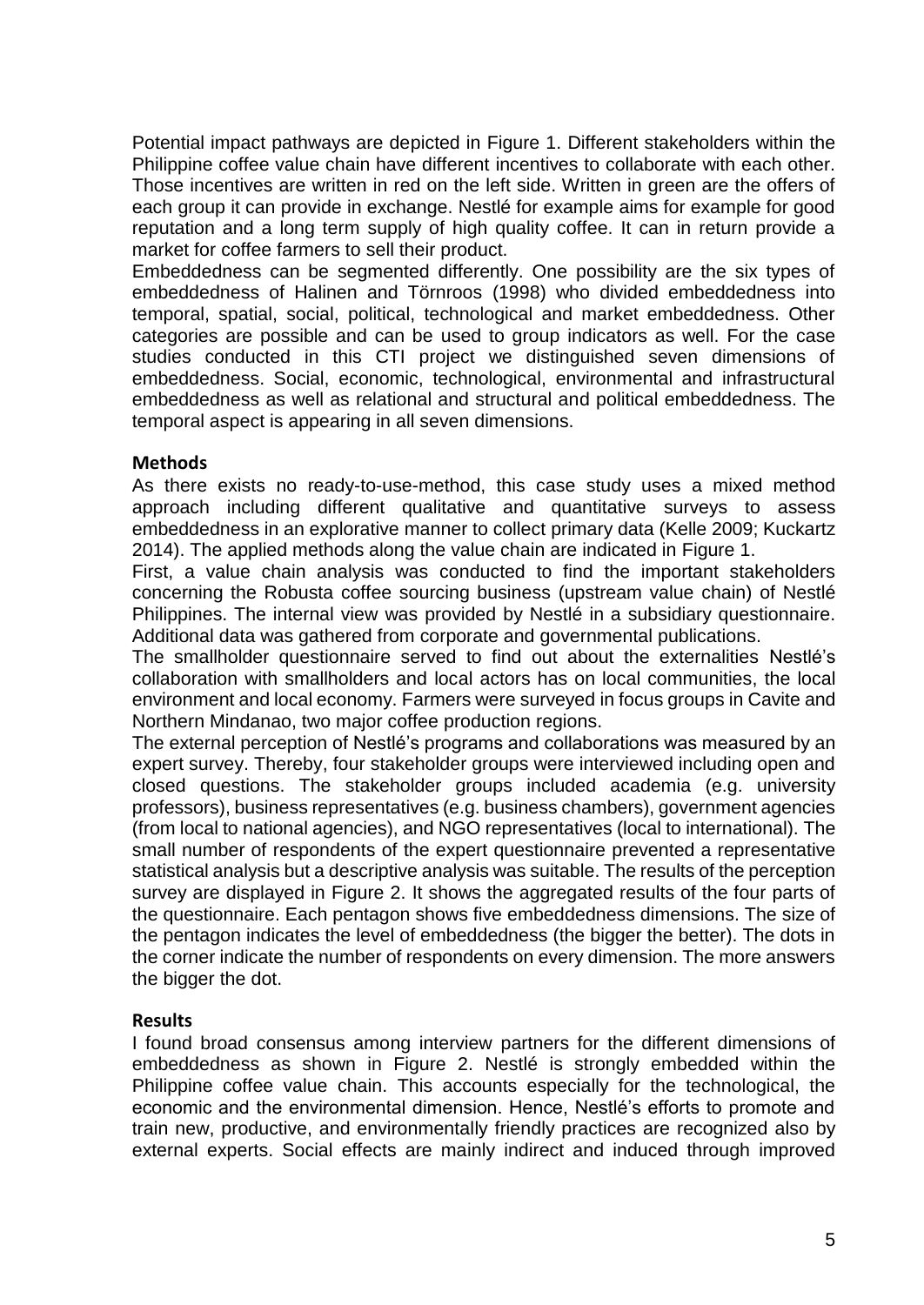livelihood conditions whereas infrastructure is seen as the duty of the government and therefore Nestlé is perceived as only little embedded in this area.



Embeddedness, EnE = Environmental Embeddedness, IE = Infrastructural Embeddedness 40 % 70 % 700 %

<span id="page-5-0"></span>Figure 2: Graphical output of the perception survey among experts. It is divided into the four parts of the questionnaire with questions about the extent of Nestlé's embeddedness, the quality of Nestlé's embeddedness, potential positive externalities appearing from the presence of Nestlé, and the embeddedness of Nestlé compared with other companies/competitors active in the region.

Nevertheless, Nestlé has many and intense connections to government agencies, NGOs, and suppliers. This network is essential for Nestlé in securing a constant supply of coffee. Coffee production in the Philippines is rapidly decreasing already for several decades due to different reasons like aging and mismanaged plantations, and rural exodus. Nestlé puts emphasis on a strong supplier-development by the formation of self-determined, entrepreneurial farmers.

The 4C coffee-standard for example does not only include trainings on productivity and quality but also on health and safety, quality and traceability, or farm management. 4C stands for "The Common Code for the Coffee Community". It is an entry-level standard including economic, social and environmental principles for a sustainable production, processing and trading of coffee. This leads to an optimization of input use and output. 4C and other programs of Nestlé include the promotion of safe and environmentally friendly practices like soil conservation methods and agroforestry. It is known and confirmed here, that especially buyer driven, business to business standards can lead to more sustainable producer practices and reduce the uncertainty for the buyer (Aerni 2013). This is also important for Nestlé's coffee sourcing. Provoked by international public pressure, such standards help Nestlé as well to improve the traceability of coffee back to the farmer.

The result from the close and trustful relationship between farmers and Nestlé can be observed by the sourced amount of 4C-coffee: In 2014 the Philippine coffee production dropped because of adverse weather conditions due to El-Niño. However, the amount of 4C coffee sourced by Nestlé seemed not to be affected. Hence, the promotion of community-friendly production practices, how they are included in the 4C-program, seems to have a positive impact not only on the environment, but also on productivity at the farm level and can lead to competitive advantages for the MNE, as it gets exclusive and secure access to good quality coffee (Andersson et al. 2002; Figueiredo 2010).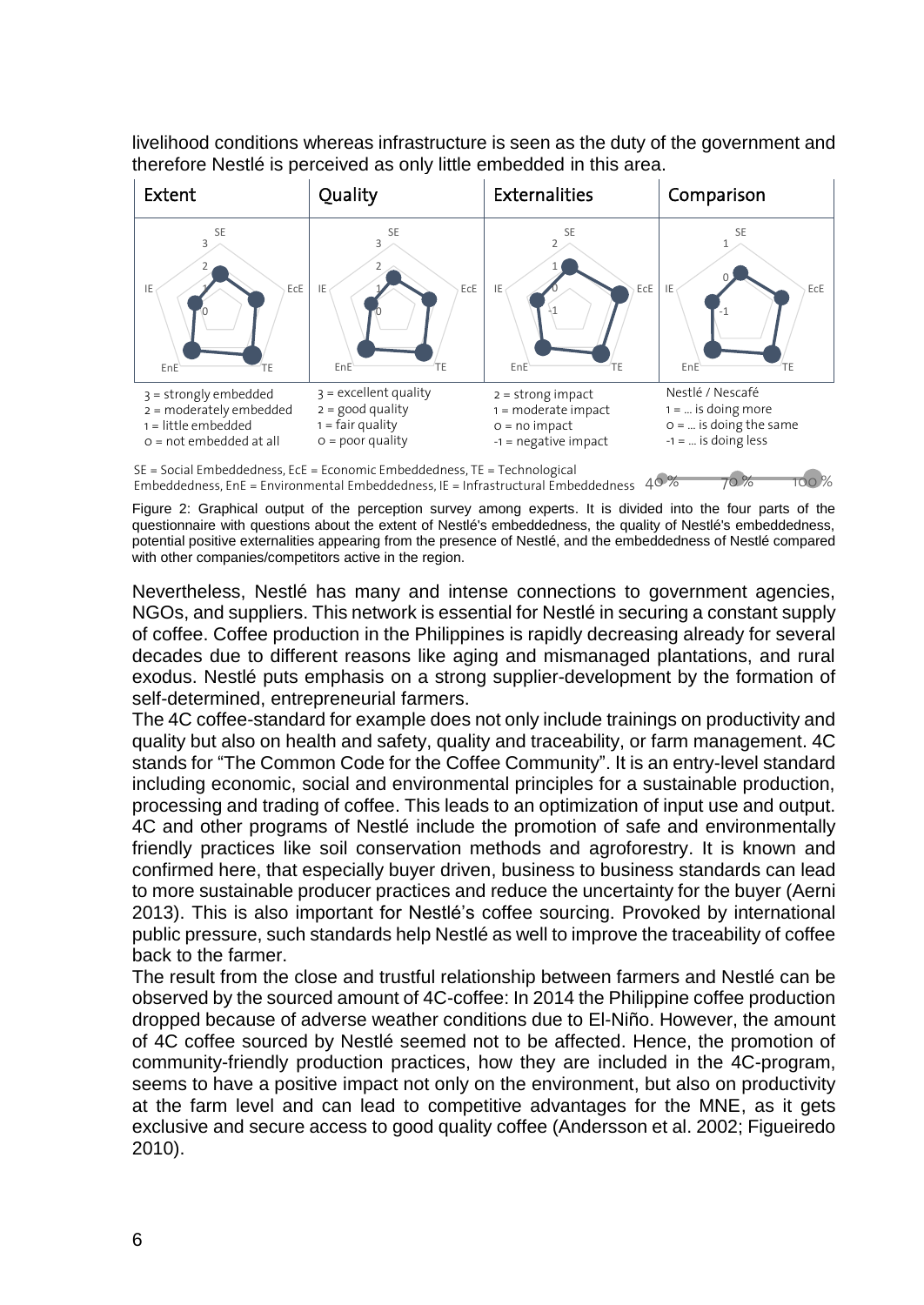Furthermore, the presence of Nestlé in distant regions has led to new opportunities for farmers and rural communities. There, coffee is often the only cash crop. This immediately increases the economic capacity of farmers and communities. As more income is generated, this leads to externalities like improved livelihood, better nutrition, or education for the whole community. This in turn may strengthen the good relationship and the mutual trust between Nestlé and the farmers which was found in this study.

Other benefits and promotors of trust are improved access to markets, market information, and financial services that result from the collaboration of farmers with Nestlé. Thereby, Nestlé plays an important role in linking the farmers with services provided by government agencies or NGOs. Some NGOs for example provide financial services. The linking is often done by organizing farmers in associations or clusters. As its counterpart Nestlé provides the farmers with technical assistance and thus gets an increased amount of good quality coffee.

With the help of Nestlé farmers got better organized (i.e. in the mentioned farmer organizations) and through the Text-Connect program farmers are being informed about every change of the coffee price, information asymmetry is being reduced. Thereby, farmers improved their bargaining/market power and traders had to reduce their margin. This shows, that even though Nestlé is the dominant company in sourcing and manufacturing coffee, it empowers farmers by providing constant market information.

In a few points the interviewed experts were not agreeing: While some saw advantages in new, high-yielding varieties, others found them not being suitable for the local lowinput farming conditions. Hence, it could be an option to extend the collaboration with local universities to further adapt coffee production to local conditions and practices.

Unfortunately, there are in general still very few public private partnerships (PPPs). Reasons can be found in the prevalent corruption and bureaucracy (World Economic Forum 2011). PPPs are important for the promotion of coffee production and as shown in this thesis can have significant impacts on the local economy, environment, and community. These direct impacts in turn can create externalities for the local community as shown above and finally lead to a more sustainable coffee value chain for all actors.

#### **Conclusion**

Based on my findings, I conclude, that Nestlé Philippines is very well embedded regarding its coffee sourcing in the Philippines. Starting with its global Creating Shared Values strategy and the local Nescafé Plan with its projects, Nestlé Philippines is engaging at the community level and thus has very good relationships on all levels within the Philippine Robusta coffee value chain.

Sustainability effects brought about by Nestlé's embedded activities were found in the benefits for the local economy, the local environment, and the local community. Examples for embedded activities are trainings for farmers at all levels of the value chain provided or mediated by Nestlé, the text-connect program providing price transparency, public-private partnerships with the local government or NGOs, as well as international standards about coffee production introduced e.g. through the 4C program. International standards, as they are introduced by MNEs, lead to a more sustainable value chain as they force their suppliers to comply with the standards as well. However, I found not only direct externalities like more productive, socially, and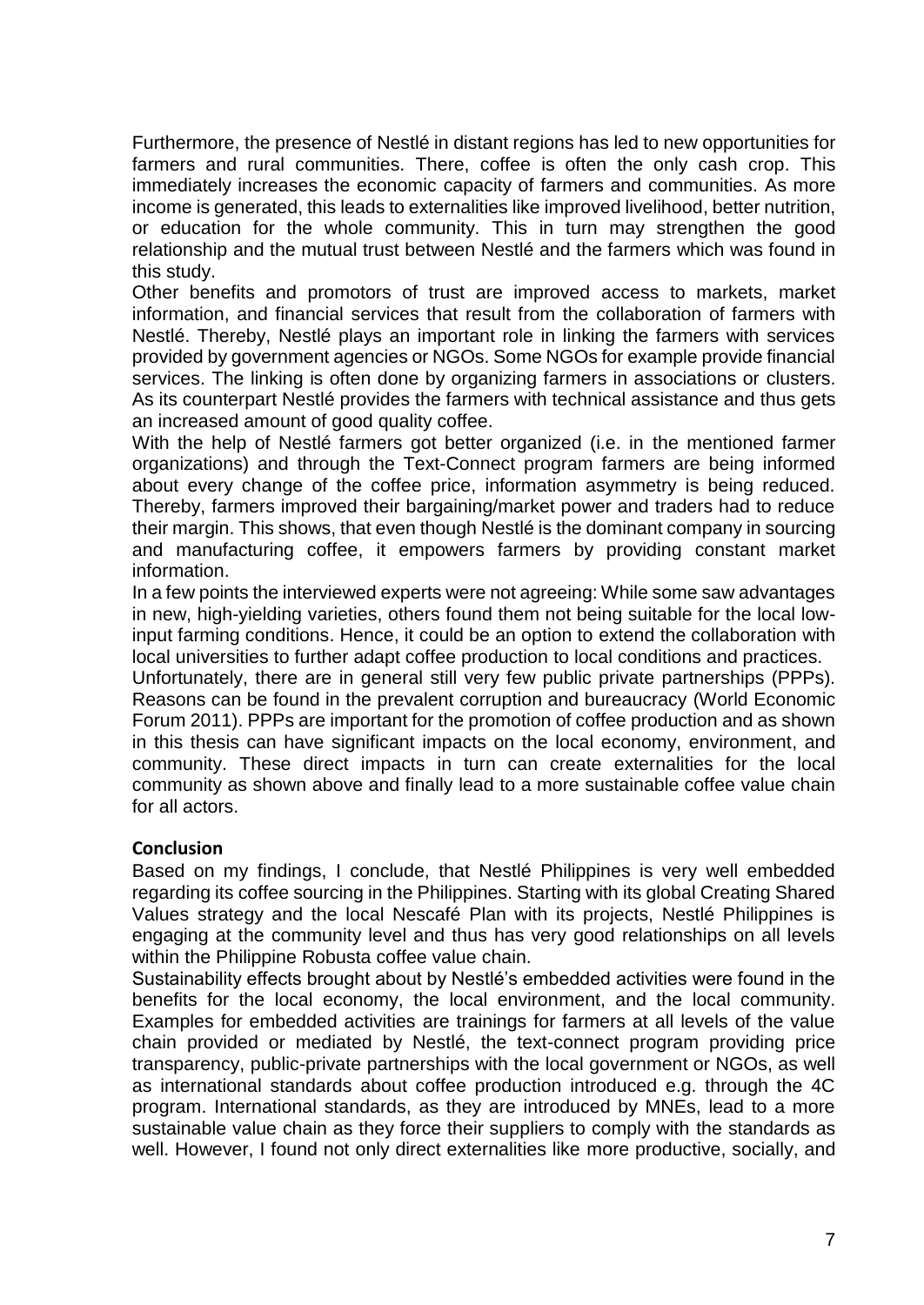environmentally friendly practices as they are promoted and trained by Nestlé. Many effects were induced through an improved livelihood as there are social effects on education or health through improved nutrition and new economic opportunities.

As found in this study, Nestlé as a company itself profits as well from its embedded activities. It is a win-win situation. The company thereby has an improved reputation, access to a steady supply of coffee at an improved quality, and hence facilitates its operations. These are probably the main reasons to locally embed. Nevertheless, the Nescafé Plan could engage even more in some areas as the embeddedness in the fields of infrastructure and health was perceived as relatively low. Nestlé is promoting itself as a "healthy company" hence, there might be room for improvement.

Embeddedness including (even more) Public-private partnerships can be a method to address opportunities like the growing demand for coffee, or threats like calamities or the ongoing rural exodus. Therefore, Nestlé should continue with its embedded programs to further develop a sustainable coffee value chain. The trustworthy relationships with farmers, NGOs and government agencies should be maintained and the programs should be expanded to reach even more farmers. To increase the awareness about the positive externalities created by Nestlé (e.g. from environmentally friendly practices), Nestlé should extend the communication of its different programs also to the local population.

Methodologically, embeddedness proved to be an applicable concept investigating the sustainability of a company or subsidiary because of its holism. In future research even more emphasis could be put on the character of the ties between a company and its stakeholders.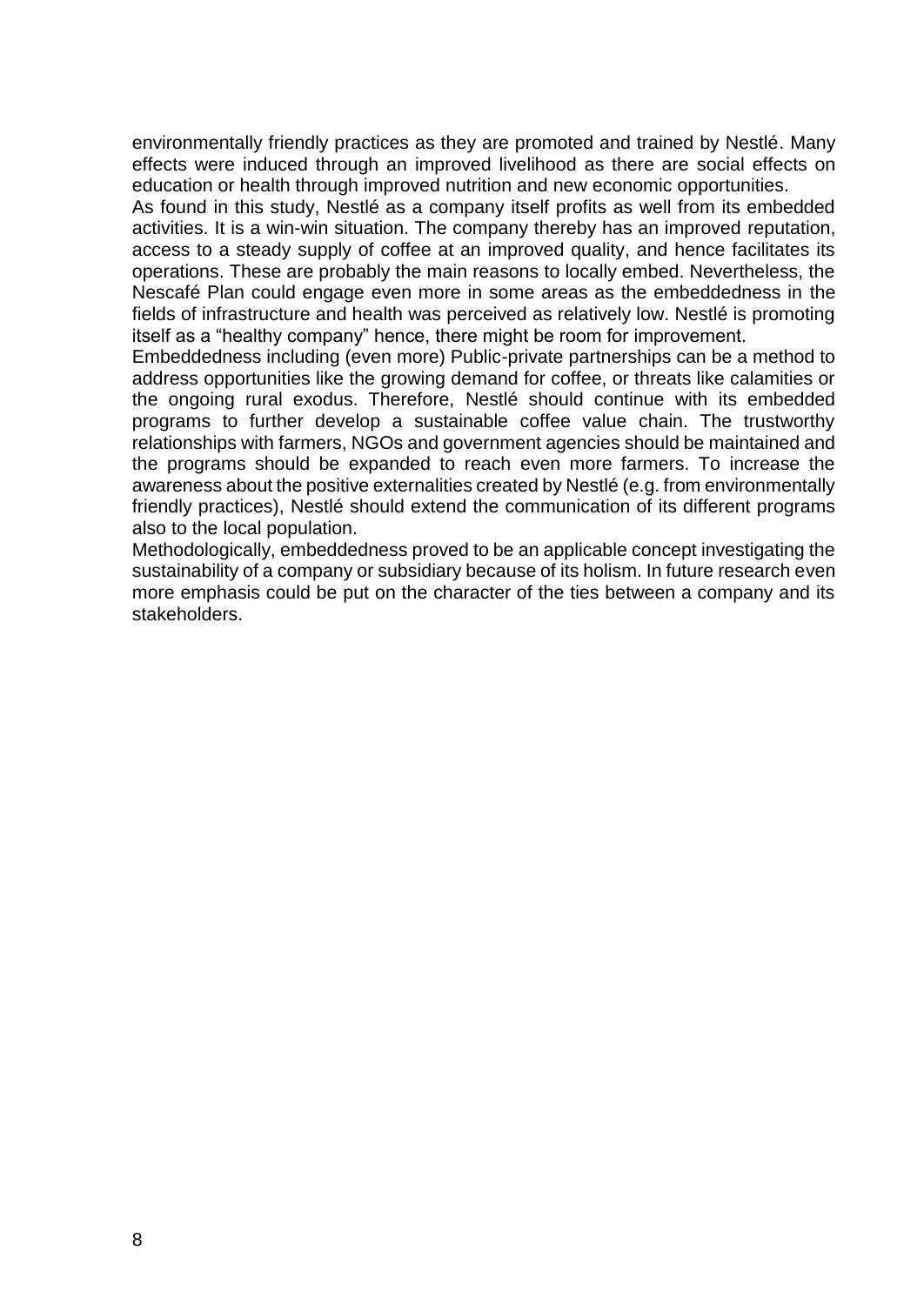#### **References**

- Aerni, P., 2013. Do Private Standards encourage or hinder trade and innovation ? *nccr trade regulation*, 18, pp.1–33.
- Andersson, U., Forsgren, M. & Holm, U., 2002. The strategic impact of external networks: Subsidiary performance and competence development in the multinational corporation. *Strategic Management Journal*, 23(11), pp.979–996.
- Badry, D., 2009. Multinational companies in low-income markets: An analysis of social embeddedness in Southeast Asia. *Multinational Companies in Low-Income Markets: An Analysis of Social Embeddedness in Southeast Asia*, (3603), pp.1– 146.
- Figueiredo, P.N., 2010. Innovation performance and local embeddedness of MNEsubsidiaries : Evidence from Brazil. *TMD Working Paper Series*, 036, p.30.
- Figueiredo, P.N., 2011. The Role of Dual Embeddedness in the Innovative Performance of MNE Subsidiaries: Evidence from Brazil. *Journal of Management Studies*, 48(2), pp.417–440.
- Fransen, L., 2013. The Embeddedness of Responsible Business Practice: Exploring the Interaction Between National-Institutional Environments and Corporate Social Responsibility. *Journal of Business Ethics*, 115(2), pp.213–227.
- Granovetter, M., 1985. Economic Action and Social Structure: The Problem of Embeddedness. *American Journal of Sociology*, 91(3), pp.481–510.
- Grenz, J. et al., 2013. 12 Years of Field Experience. *RISE*.
- Halinen, A. & Törnroos, J.-Å., 1998. The role of embeddedness in the evolution of business networks. *Scandinavian Journal of Management*, 14(3), pp.187–205.
- Heidenreich, M., 2012. The social embeddedness of multinational companies: A literature review. *Socio-Economic Review*, 10(3), pp.549–579.
- Hüsser, A. & Doppler, F., 2011. *Kalter Kaffee? Nescafé-Plan: Wer Profitiert?*.
- Kelle, U., 2009. *Die Integration qualitativer und quantitativer Methoden in der empirischen Sozialforschung: Theoretische Grundlagen und methodologische Konzepte*, Springer-Verlag.
- Kuckartz, U., 2014. *Mixed Methods: Methodologie, Forschungsdesigns und Analyseverfahren*, Springer-Verlag.
- Polanyi, K., 1944. *The great transformation: the political and social origins of our time*,
- Uzzi, B., 1997. Social Structure and Competition in Interfirm Networks: The Paradox of Embeddedness. *Administrative Science Quarterly*, 42(1), pp.35–67.
- World Economic Forum, 2011. *The global competitiveness report 2011-2012*.